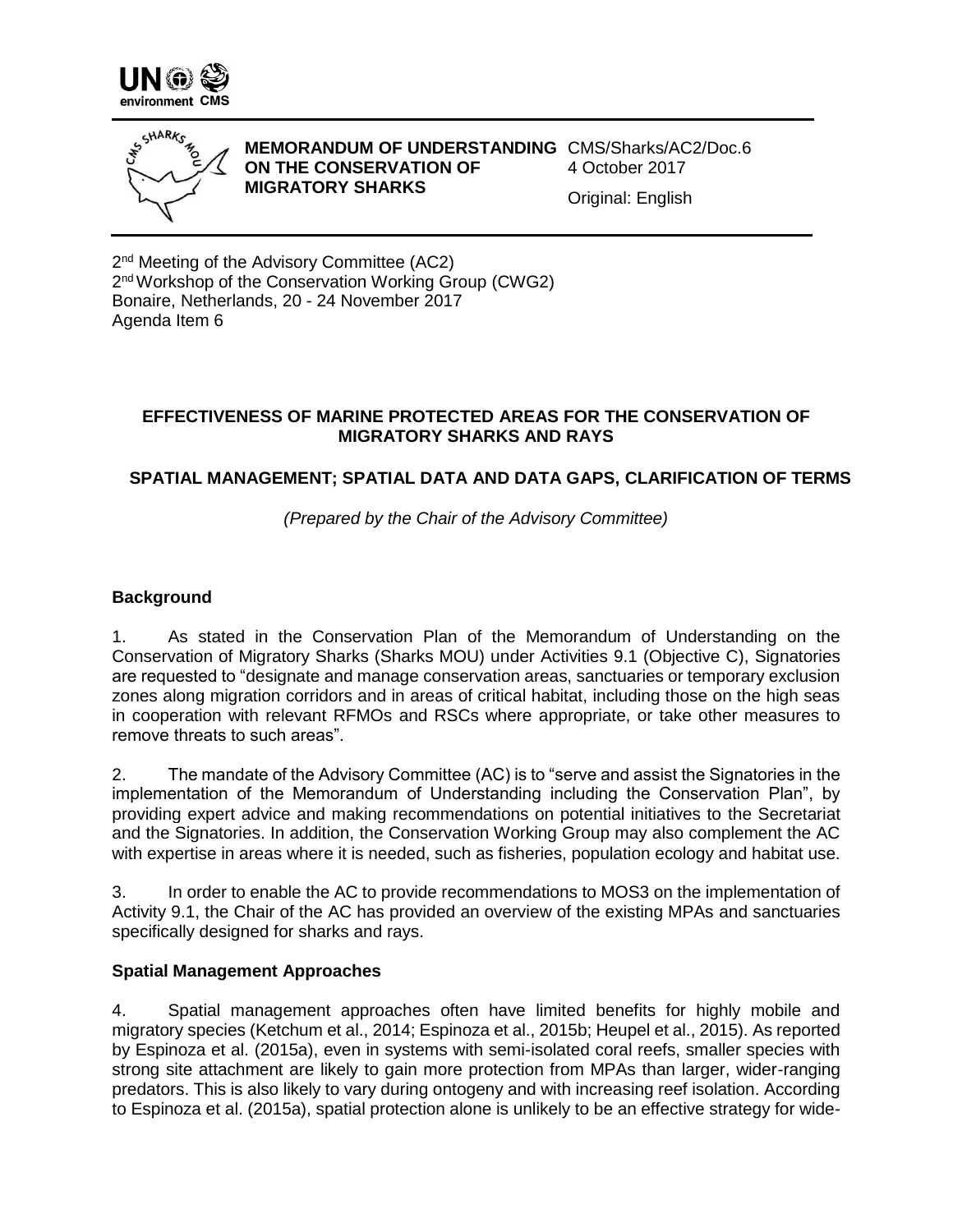ranging and migratory species. The high individual variability in residency and large-scale connectivity of some shark species creates additional challenges for their management across multiple jurisdictions. Other alternative measures (e.g., limited allocation of fishing licenses, total allowable catch, size or bag limits, restricted take or protection of high risk species, gear modifications, bycatch reduction devices, or better reporting mechanisms) are needed to improve the protection and sustainability of populations (Heupel et al., 2015) in conjunction with Marine Protected Areas (MPAs).

Interestingly, some studies argued that MPAs in isolated and remote islands (e.g. Cocos, Malpelo and Galapagos) appear to have important conservation value for migratory species such as Scalloped Hammerhead *Sphyrna lewini* and Galapagos Shark *Carcharhinus galapagensis* (Bessudo et al., 2011; Salinas de León et al,. 2016). However, as demonstrated by recent studies, the benefits from isolated-remote MPAs will depend on the level of enforcement and the implementation of more sustainable fishing practices (Arias et al., 2014; White et al., 2015; Arias & Pressey, 2016; López-Garro et al., 2016).

## **MPAs for Sharks**

5. Nations have established MPAs, which restrict some fishing activities in defined areas, in order to aid fisheries management and conservation. MPAs for sharks range from small-targeted coastal MPAs up to vast MPAs that cover both coastal and pelagic areas. The "super" MPAs, termed shark sanctuaries, are a collection of conservation measures in the form of a moratorium on both commercial shark fishing and the export of shark products in their Exclusive Economic Zone (Davidson, 2012; Pew Environmental Group, 2013; Dulvy, 2013). Since 2015, 29 per cent of total ocean area protected was designated exclusively for shark conservation (Davidson and Dulvy, 2017; www.mpatlas.org).

6. Shark sanctuaries have been criticized because they are limited to States with certain socioeconomic features (e.g., higher dependence on dive tourism and/or ecotourism), may have insufficient enforcement, may lead to overexploitation and degradation of other resources and habitats not included in the shark sanctuary regulations, and a diversion of resources from other fisheries management and conservation measures. In response to these criticisms, it has been argued that this type of moratorium can in fact be more easily enforced than other conservation tactics through trade export monitoring, and effectively preventing overexploitation. There is considerable debate on this subject (e.g. Davidson, 2012; Chapman et al., 2013).

7. The establishment of very large MPAs and shark sanctuaries has far outpaced research on their ecological effectiveness. Reviews and commentaries have highlighted both the potential benefits of large MPAs (Koldewey et al., 2010; Lubchenco and Grorud-Colvert, 2015) and scepticism of their utility (Dulvy, 2013; Hilborn, 2015). Ward-Paige (2017) reviewed the current 'Shark Sanctuaries', summarizing commonalities and differences (**Annex**). Catch data were used to evaluate the impact current shark sanctuaries could have on shark catch, foreign fleets, trade and abundance. Although shark sanctuaries may have the intended effect of reducing shark mortality, there is a need to address bycatch within shark sanctuary regulations, and to collect baseline data that can be used to monitor sanctuary effectiveness.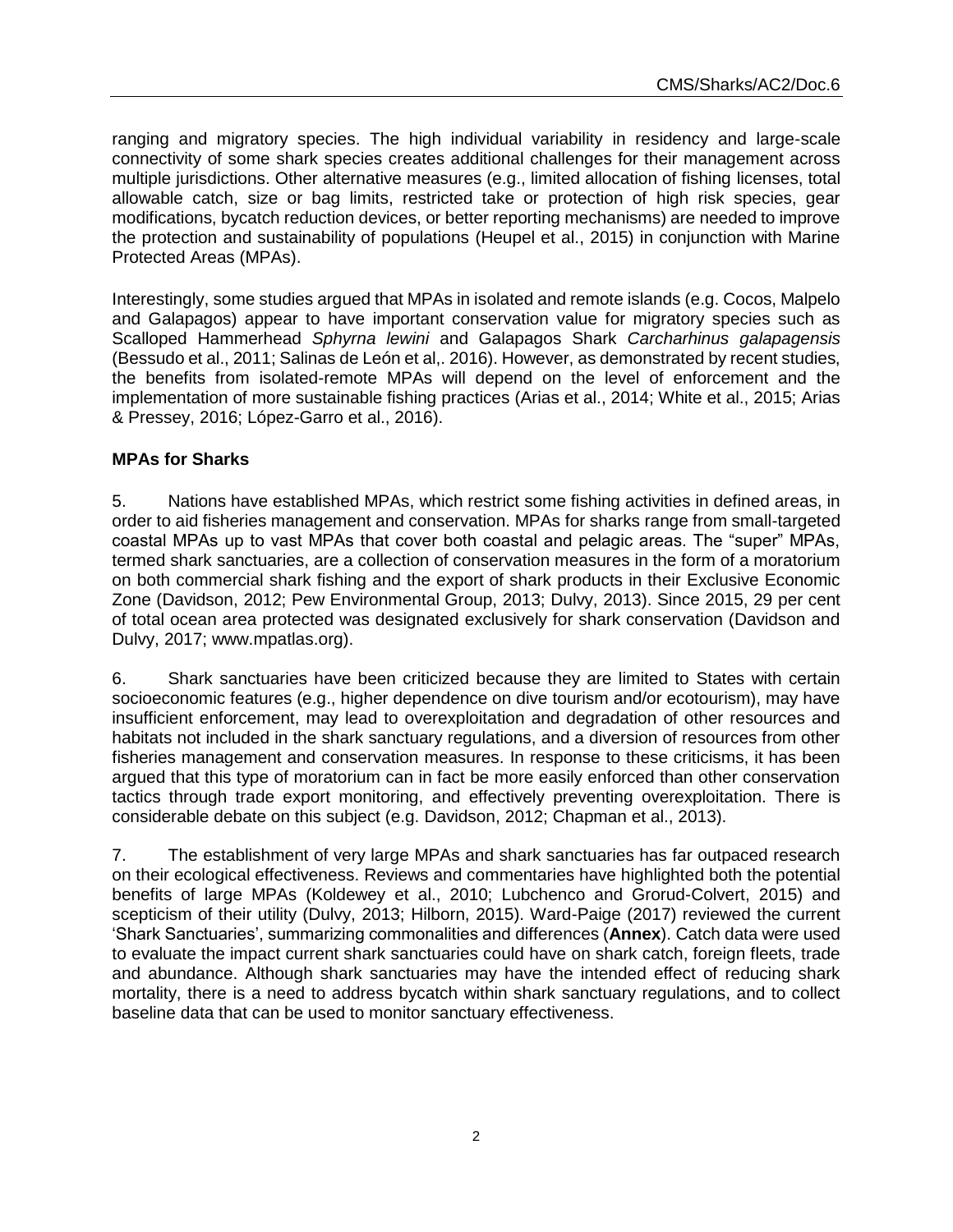### **Effectiveness of MPAs for shark conservation**

8. Some studies have found that smaller-scale MPAs have benefited certain inshore shark species. For example, Espinoza et al. (2014) found that the relative abundance of sharks was significantly higher in non-fished sites of the Great Barrier Reef Marine Park, highlighting the conservation value and benefits of the potentially no-fished areas as tools of MPAs. Caribbean Reef Sharks *Carcharhinus perezi* which exhibit high site fidelity at Glover's Reef Marine Reserve, Belize (Bond et al., 2012), had a stable population within this area for more than a decade, which suggests that marine reserves can be an effective conservation tool for reef-associated shark species (Bond et al., 2017). Boncuk Bay (Turkey, Mediterranean) may be an important nursery area (and critical habitat) for Sandbar Sharks *Carcharhinus plumbeus*. For this reason, a Shark Protection Area (SPA) was established in the bay where the Sandbar Shark population was routinely monitored by underwater visual observations (Filiz & Gulsahin 2015).

9. Current studies suggest that MPAs are likely to be site- and species-specific, with species that are more reef-oriented or philopatric to certain areas benefiting most from areas prohibited to fishing, even for some species that are highly migratory. The spatial patterns of residency and site fidelity of Tiger Sharks *Galeocerdo cuvier* within the Galapagos Marine Reserve suggest that the presence of a predictable source of prey and suitable habitats could reduce the spatial extent of this large shark which is highly migratory in other parts of its range (Acuña-Marrero et al., 2017).

10. On a broader scale, Davidson and Dulvy (2017) examined how much area is needed to expand the current MPA network to avert the extinction of those species listed in the IUCN Red List as threatened (Critically Endangered, Endangered, and Vulnerable). The authors found that expanding the MPA network by 3 per cent in 70 nations would cover half of the geographic range of 99 of the most imperiled endemic sharks and rays.

#### **Recommendations to MOS3 on criteria for effective MPAs**

11. In order to implement activity 9.2 efficiently, Signatories would require clear guidance from the AC on the requirements to make MPAs effective tools for the conservation of migratory sharks and rays. Suggestions should be made in relation to the species concerned, as well as the size, geography, location, status, governance and monitoring/control of MPAs. It might be useful to identify good practice examples, where MPAs have proven to protect migratory sharks and rays efficiently and to identify the key features for success and to translate those to the conditions in other countries and regions. Another important aspect would be to examine which migratory species would benefit most from the establishment of MPAs.

12. The Guidelines for applying the IUCN Protected Area Management Categories to MPAs, which are provided as [CMS/Sharks/AC2/Inf.2,](http://www.cms.int/manage/sharks/sites/default/files/document/uicn_categoriesamp_eng.pdf) are aimed at ensuring that the IUCN categories for the management of Protected Areas can be effectively applied to all types of MPAs, as well as to any marine components of adjoining terrestrial protected areas, provided a site meets the IUCN definition of a protected area. The AC might consider taking these guidelines into account for the development of criteria to make MPAs and their management efficient for the conservation and management of sharks and rays.

13. The recommendations of the AC will be submitted to the  $3<sup>rd</sup>$  Meeting of the Signatories (MOS3) in 2018.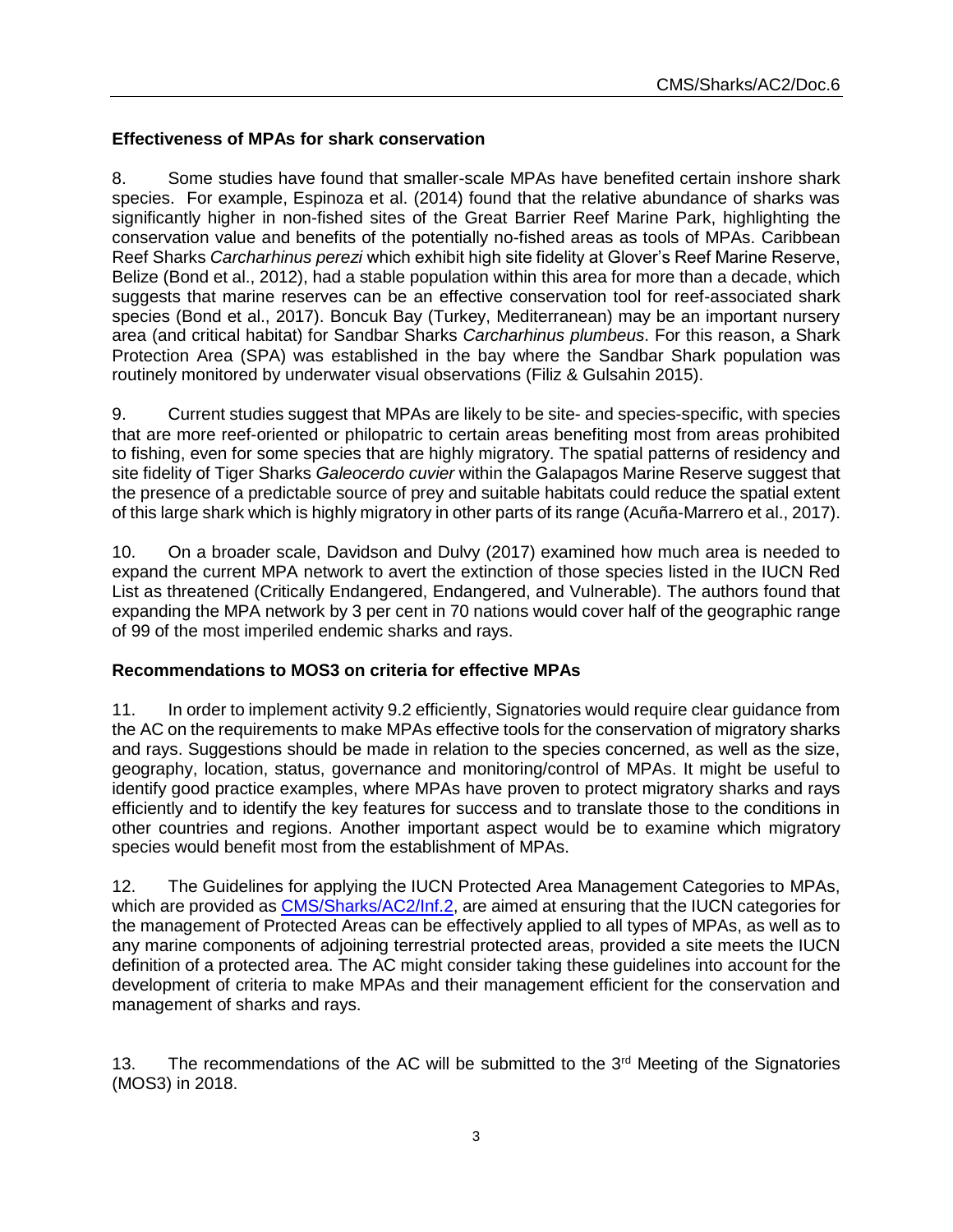#### *Action requested:*

The Advisory Committee is requested to:

a) provide recommendations to MOS3 with regard to action 9.1 in the Conservation Plan "Designation and Management of MPAs".

#### **References:**

- Acuña-Marrero, David & Smith, Adam & Hammerschlag, Neil & Hearn, Alex & Anderson, M & Calich, Hannah & Pawley, Matthew & Fischer, Chris & Salinas-de-Leon, Pelayo. (2017). Residency and movement patterns of an apex predatory shark (Galeocerdo cuvier) at the Galapagos Marine Reserve. PLoS ONE. 12. 10.1371/journal.pone.0183669.
- Arias A, Pressey RL, Jones RE, Alvarez-Romero JG, Cinner JE. 2014. ´ Optimizing enforcement and compliance in offshore marine protected areas - a case study from Cocos Island, Costa Rica. Oryx. DOI:http://dx.doi.org/10.1017/S0030605314000337.
- Arias, Adrian & Pressey, Robert. (2016). Combatting Illegal, Unreported, and Unregulated Fishing with Information: A Case of Probable Illegal Fishing in the Tropical Eastern Pacific. Frontiers in Marine Science. 3. 10.3389/fmars.2016.00013.
- Bessudo, Sandra & German, Andres & Peter Soler, A & T Klimley, James & Ketchum, Alex & Hearn, Randall & Arauz, Randall. (2011). Residency of the scalloped hammerhead shark (Sphyrna lewini) at Malpelo Island and evidence of migration to other islands in the Eastern Tropical Pacific. Environmental Biology of Fishes - ENVIRON BIOL FISH. 9 10.1007/s10641-011-9769-3.
- Bond, Mark & Babcock, Elizabeth & Pikitch, Ellen & Abercrombie, Debra & F Lamb, Norlan & Chapman, Demian. (2012). Reef Sharks Exhibit Site-Fidelity and Higher Relative Abundance in Marine Reserves on the Mesoamerican Barrier Reef. PloS one. 7. e32983. 10.1371/journal.pone.0032983.
- Bond, Mark & Valentin-Albanese, J & Babcock, EA & Abercrombie, D & Lamb, NF & Miranda, A & Pikitch, Ellen & Chapman, Demian. (2017). Abundance and size structure of a reef shark population is maintained within a marine reserve for more than a decade. Marine Ecology Progress Series. 576. 10.3354/meps12241.
- Chapman, Demian & G Frisk, Michael & Frisk, Michael & Abercrombie, Debra & Safina, Carl & Gruber, Samuel & Babcock, Elizabeth & A Feldheim, Kevin & Pikitch, Ellen & Ward-Paige, Christine & Davis, Brendal & Kessel, Steven & Heithaus, Michael & Worm, Boris. (2013). Give Shark Sanctuaries a Chance. Science (New York, N.Y.). 339. 757. 10.1126/science.339.6121.757-a.

Davidson, L.N.K., 2012. Shark sanctuaries: substance or spin? Science 338, 1538–1539.

Davidson, Lindsay N. K. & Dulvy, Nicholas. (2017). Global marine protected areas to prevent extinctions. Nature Ecology & Evolution. 1. 0040. 10.1038/s41559-016-0040.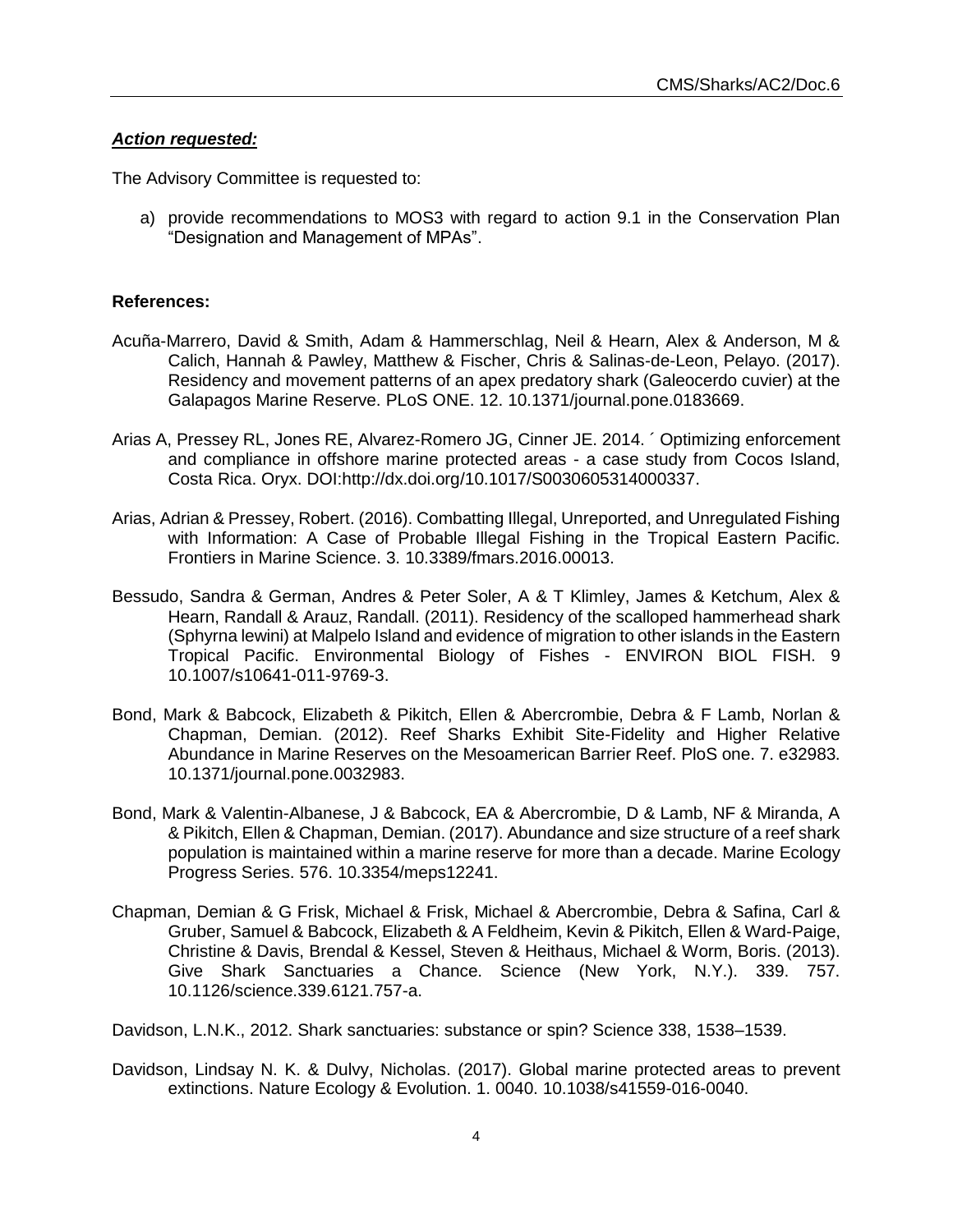- Dulvy, N.K., 2013. Super-sized MPAs and the marginalization of species conservation. Aquat. Conserv. Mar. Freshwat. Ecosyst. 23, 357–362.
- Dulvy, Nicholas & Simpfendorfer, Colin & N.K. Davidson, Lindsay & V. Fordham, Sonja & Bräutigam, Amie & Sant, Glenn & Welch, David. (2017). Challenges and Priorities in Shark and Ray Conservation. Current Biology. 27. R565-R572. 10.1016/j.cub.2017.04.038.
- Espinoza, Mario & Cappo, Mike & Heupel, Michelle & Tobin, Andrew & Simpfendorfer, Colin. (2014). Quantifying Shark Distribution Patterns and Species-Habitat Associations: Implications of Marine Park Zoning. PLoS ONE. 9. e106885. 10.1371/journal.pone.0106885.
- Espinoza, M., Heupel, M.R., Tobin, A.J., Simpfendorfer, C.A., 2015a. Residency patterns and movements of grey reef sharks (Carcharhinus amblyrhynchos) in semi-isolated coral reef habitats. Mar. Biol. 162, 343–358.
- Espinoza, M., Lédée, E.J.I., Simpfendorfer, C.A., Tobin, A.J., Heupel, M.R., 2015b. Contrasting movements and connectivity of reef-associated sharks using acoustic telemetry: implications for management. Ecol. Appl. 25, 2101–2118.
- Filiz, Halit & Gulsahin, A. (2015). First 12 months of sandbar shark monitoring in Turkey.
- Heupel, Michelle & Simpfendorfer, Colin & Espinoza, Mario & Smoothey, Amy & Tobin, Andrew & Peddemors, Victor. (2015). Conservation challenges of shark with continental scale migrations. Frontiers in Marine Science. 2. 1-7. 10.3389/fmars.2015.00012.
- Heupel, Michelle & Simpfendorfer, Colin. (2015). Long-term movement patterns of a coral reef predator. Coral Reefs. 34.. 10.1007/s00338-015-1272-4.
- Hilborn, R., 2015. Marine protected areas miss the boat. Science 350, 1326-1326
- Ketchum, J.T., Hearn, A., Klimley, A.P. et al. (2014): Inter-island movements of scalloped hammerhead sharks (Sphyrna lewini) and seasonal connectivity in a marine protected area of the eastern tropical Pacific. Marine Biology, 161 (4): 939–951, [https://doi.org/10.1007/s00227-014-2393-y.](https://doi.org/10.1007/s00227-014-2393-y)
- Koldewey, H.J., Curnick, D., Harding, S., Harrison, L.R., Gollock, M., 2010. Potential benefits to fisheries and biodiversity of the Chagos Archipelago/British Indian Ocean Territory as a no-take marine reserve. Mar. Pollut. Bull. 60, 1906–1915.
- López-Garro A, Zanella I, Martinez F, Golfín-Duarte G, Pérez-Montero M. 2016. La pesca ilegal en el Parque Nacional Isla del Coco, Costa Rica. Revista de Biología Tropical 2016;64(1): 249-261.
- Lubchenco, J., Grorud-Colvert, K., 2015. Making waves: the science and politics of ocean protection. Science 350, 382–383.
- Salinas-de-Leon, Pelayo & Sala, Enric & Friedlander, Alan & Rastoin, Etienne & Donovan, Mary & Acuña-Marrero, David. (2016). Largest global shark biomass found in the northern Galápagos Islands of Darwin and Wolf. PeerJ. 4. 10.7717/peerj.1911.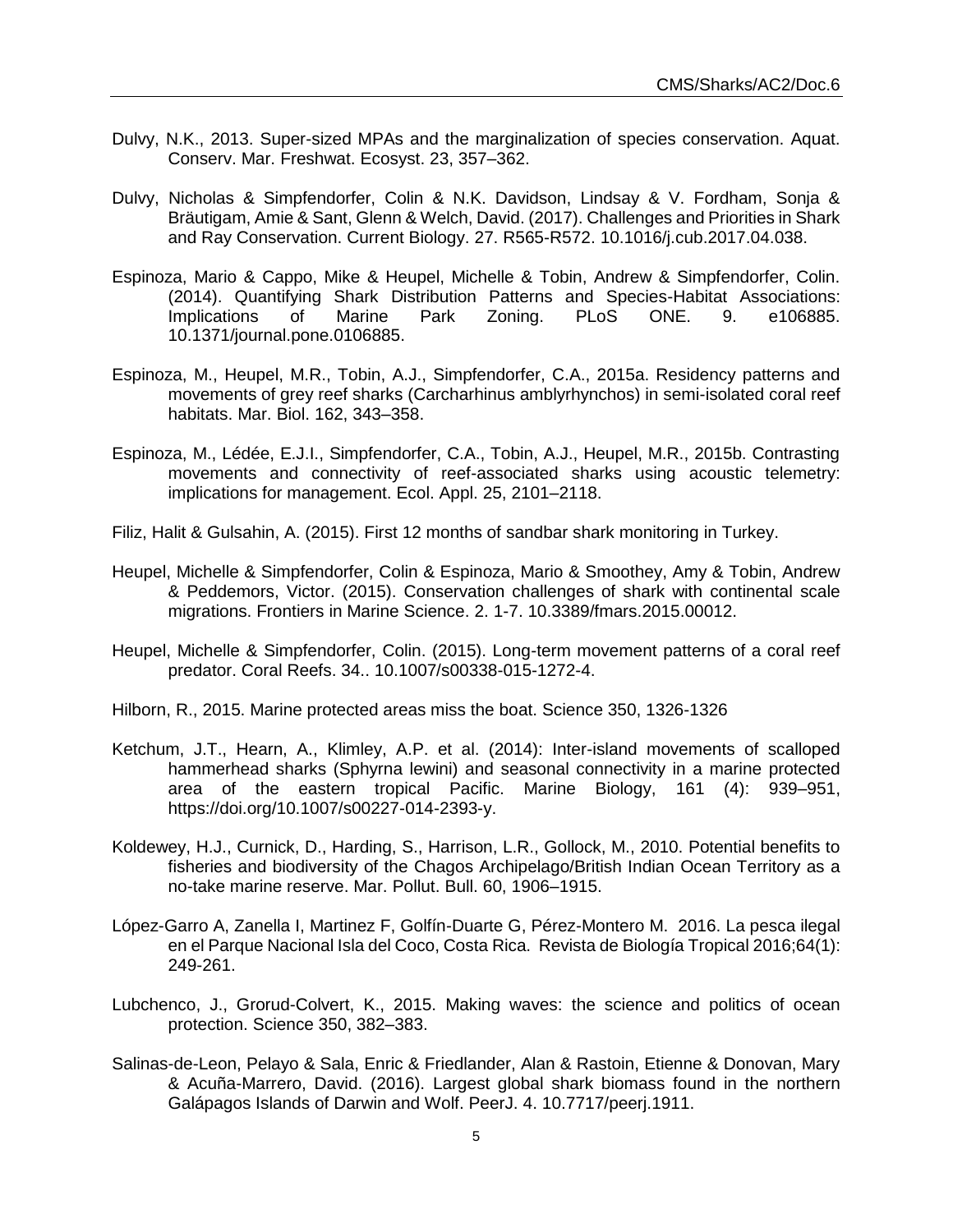- The Pew Charitable Trusts Enforcing Laws of the World's Shark Sanctuaries, February 05, 2013, [http://www.pewtrusts.org/en/research-and-analysis/analysis/2013/02/05/enforcing-laws](http://www.pewtrusts.org/en/research-and-analysis/analysis/2013/02/05/enforcing-laws-of-the-worlds-shark-sanctuaries)[of-the-worlds-shark-sanctuaries](http://www.pewtrusts.org/en/research-and-analysis/analysis/2013/02/05/enforcing-laws-of-the-worlds-shark-sanctuaries)
- White, E.R., Myers, M.C., Flemming, J.M., Baum, J.K., 2015. Shifting elasmobranch community assemblage at Cocos Island—an isolated marine protected area. Conserv. Biol. 29, 1186– 1197
- Ward-Paige, Christine. (2017). A global overview of shark sanctuary regulations and their impact on shark fisheries. Marine Policy. 82. 87-97. 10.1016/j.marpol.2017.05.004.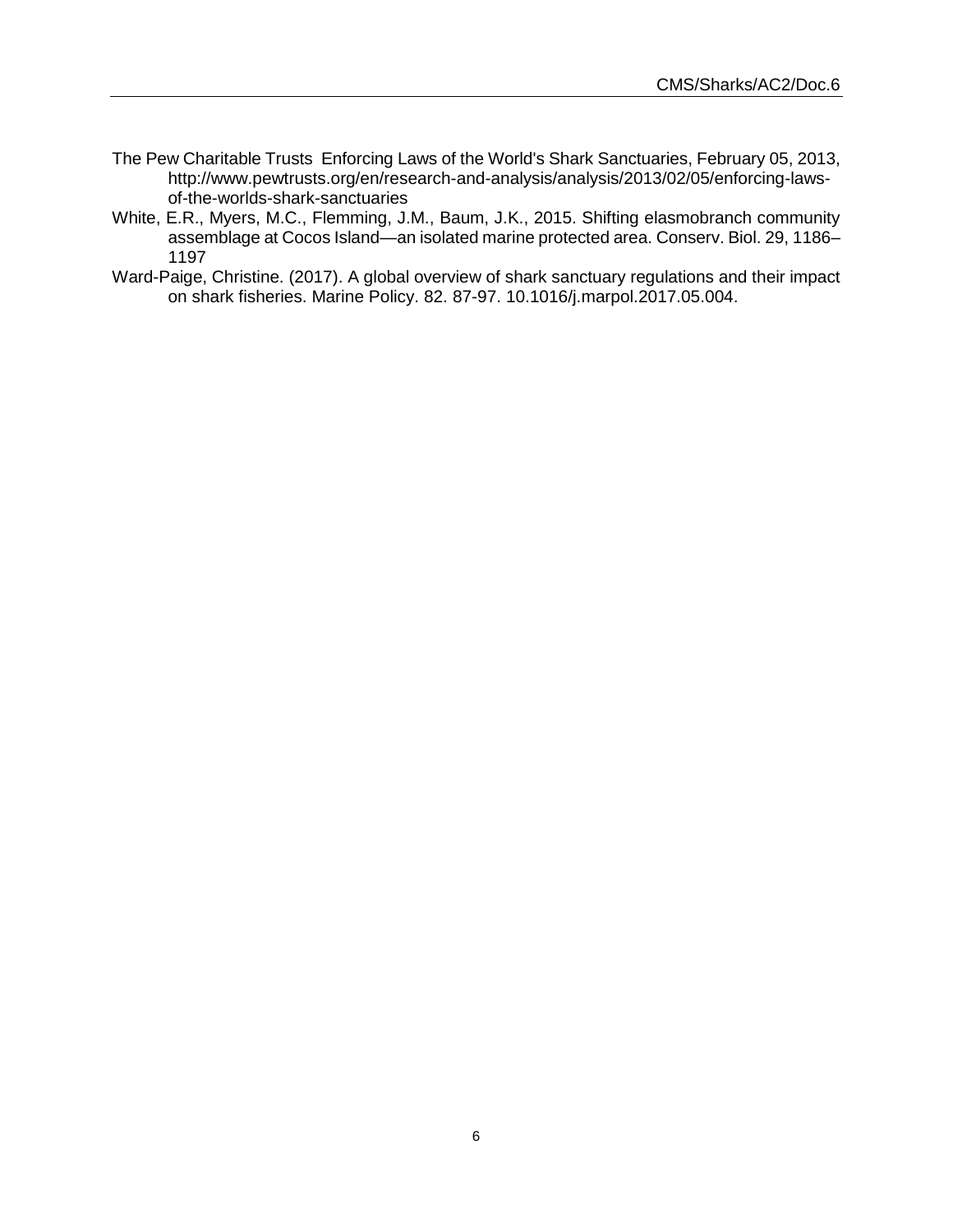# **Annex: A summary of current shark sanctuaries, from Ward-Paige (2017).**

#### Table 1

68

Key features of present Shark Sanctuaries. Included are states that have amendments to national fisheries acts that prohibit targeted commercial shark fishing at a minimum, and have language aiming to make it unlawful to p sharks or their parts. EEZ - Exclusive Economic Zone covers a band from shore up to 200 nm, where each has rights to explore and exploit, conserve and manage resources.

| Country                                | <b>EEZ</b> area<br>(km2) | Shelf area<br>(km2) | Human<br>Population | Urbanization (%) | Ocean<br><b>Density</b><br>${\rm (per\ km2)}$ | GDP (PPP;<br>million) | GDP (per<br>capita PPP) | <b>Exports</b><br>(million) | Dive tourism<br>(number of dive<br>shops) | <b>Exports (commodities)</b>                     | <b>Industries</b>                                               |
|----------------------------------------|--------------------------|---------------------|---------------------|------------------|-----------------------------------------------|-----------------------|-------------------------|-----------------------------|-------------------------------------------|--------------------------------------------------|-----------------------------------------------------------------|
| <b>Bahamas</b>                         | 628,026                  | 117,344             | 324,597             | 83               | 0.517                                         | \$9166                | \$25,200                | \$976                       | 15                                        | Crawfish                                         | Tourism, maritime<br>industries, transshipment                  |
| British Virgin Islands<br>(UK)         | 80,111                   | 3093                | 33,454              | 46               | 0.418                                         | \$500                 | \$42,300                | \$25                        | 7                                         | Fresh fish                                       | Tourism                                                         |
| Caribbean<br>Netherlands               | 24,866                   | 437                 |                     |                  |                                               |                       |                         |                             |                                           |                                                  |                                                                 |
| Cook Islands                           | 1,960,027                | 1213                | 9838                | 75               | 0.005                                         | \$244                 | \$12,300                | \$3                         | $\overline{4}$                            | Fish, pearls and pearl<br>shells                 | Tourism, fishing                                                |
| French Polynesia                       | 4,771,088                | 27,653              | 282,703             | 56               | 0.059                                         | \$7150                | \$26,100                | \$230                       | $\overline{7}$                            | Cultured pearls, mother-<br>of-pearl, shark meat | Tourism, pearls                                                 |
| Honduras                               | 218,804                  | 61,050              | 8,746,673           | 55               | 39.975                                        | \$41,060              | \$4900                  | \$7759                      | 25                                        | Shrimp, lobster                                  | <b>NA</b>                                                       |
| Maldives                               | 916,011                  | 31,488              | 393,253             | 46               | 0.429                                         | \$5191                | \$14,900                | \$301                       | 26                                        | Fish                                             | Tourism, fish processing,<br>shipping, coral and sand<br>mining |
| Marshall Islands                       | 1,992,022                | 20,891              | 72,191              | 73               | 0.036                                         | \$175                 | \$3200                  | \$54                        | 6                                         | Fish                                             | Tuna processing, tourism,<br>seashells, pearls                  |
| Micronesia<br>(Federated States<br>of) | 2,992,415                | 26,076              | 105,216             | 22               | 0.035                                         | \$306                 | \$3000                  | \$88                        | $\overline{4}$                            | Fish                                             | Tourism, specialized<br>aquaculture, craft items<br>(shell)     |
| New Caledonia<br>(France)              | 1,422,596                | 52,754              | 271,615             | 70               | 0.191                                         | \$11,100              | \$38,800                | \$1565                      | 6                                         | Fish                                             | NA                                                              |
| Palau                                  | 604,253                  | 3467                | 21,265              | 87               | 0.035                                         | \$272                 | \$15,100                | \$19                        | 9                                         | Shellfish, tuna                                  | tourism, craft items (shell,<br>pearls)                         |

EEZ and shelf area from Sea Around Us project - from Pauly and Zeller [24].

Human population, Urbanization, GDP, Exports, Industries - from Central Intelligence Agency Worldfact Book (CIA [25]).

Dive tourism - derived from Google Searches for "Dive Shop", "Scuba", "Diving" in each country or region.

Ocean density - calculated as human population per EEZ area.